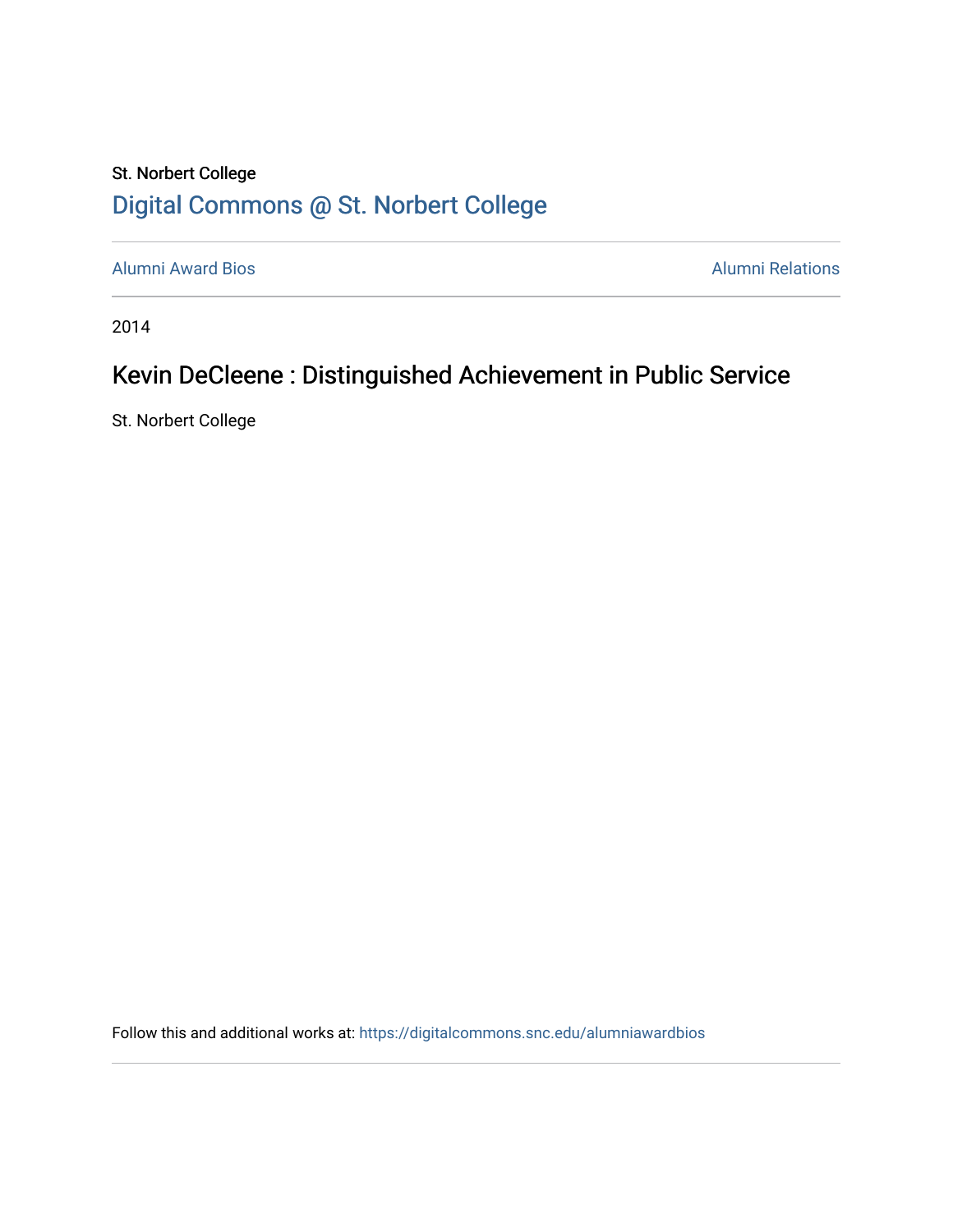



[Academics](https://www.snc.edu/academics) [Admission](https://www.snc.edu/admission) [Campus Life](https://www.snc.edu/campuslife) [Living Norbertine](https://www.snc.edu/livingnorbertine) [Athletics](https://www.snc.edu/athletics) [About](https://www.snc.edu/about)

Q

 $\geq$  [Alumni](https://www.snc.edu/alumni/)  $\geq$  [Alumni Awards](https://www.snc.edu/alumni/awards/)  $\geq$  2014 Distinguished Achievement in Public Service A

### [Alumni](https://www.snc.edu/alumni/index.html)

[Events & Reunions](https://www.snc.edu/alumni/event/index.html) [Behind the Arch](https://www.snc.edu/alumni/event/behindthearch/) [Benefits and Services](https://www.snc.edu/alumni/benefits.html) [Get Involved](https://www.snc.edu/alumni/getinvolved.html) [Give to SNC](http://giving.snc.edu/) [Alumni Awards](https://www.snc.edu/alumni/awards/index.html) [Past Recipients](https://www.snc.edu/alumni/awards/recipients.html) [Knight Lights](https://www.snc.edu/alumni/knightlights/index.html) [Alumni-Owned](https://www.snc.edu/alumni/directory/index.html) [Businesses Network](https://www.snc.edu/alumni/directory/index.html) [Alumni Board](https://www.snc.edu/alumni/alumniboard.html) [Student Alumni](https://www.snc.edu/alumni/saa.html) [Ambassadors](https://www.snc.edu/alumni/saa.html) [Staff](https://www.snc.edu/alumni/contactus.html)

# 2014 Distinguished Achievement in Public Service



#### Kevin DeCleene '12 M.T.S.

Perusing the list of Diocesan committees on which Kevin De Cleene has served, the causes to which he has lent his support, and the good works he has performed, one is moved to think that yes, it is an impressive list of accomplishments – for four or five people. That a single individual has been able to give so much of himself is remarkable.

Kevin's ordination as deacon in 2008 was the extension of a longtime commitment to faithful service, and has enabled him to continue to enrich the personal and spiritual lives of those around him. Now privileged to preach homilies, baptize babies and officiate the right of marriage outside

Mass, Kevin also makes his mark in innumerable other ways among the faith community.

He is chaplain for the Knights of Columbus; a leader of prayer services; a minister to those in nursing homes; a fixture on community service and outreach committees.

Kevin is a Confirmation teacher; sponsor of a Guatemalan child; harvest donor to Paul's Pantry; Habitat for Humanity volunteer; board member of the Ecumenical Partnership for Housing. He has met the poor and vulnerable through Street Lights Ministry; he has been a mentor to teens, a minister to the elderly, and a counselor to families and individuals in crisis.